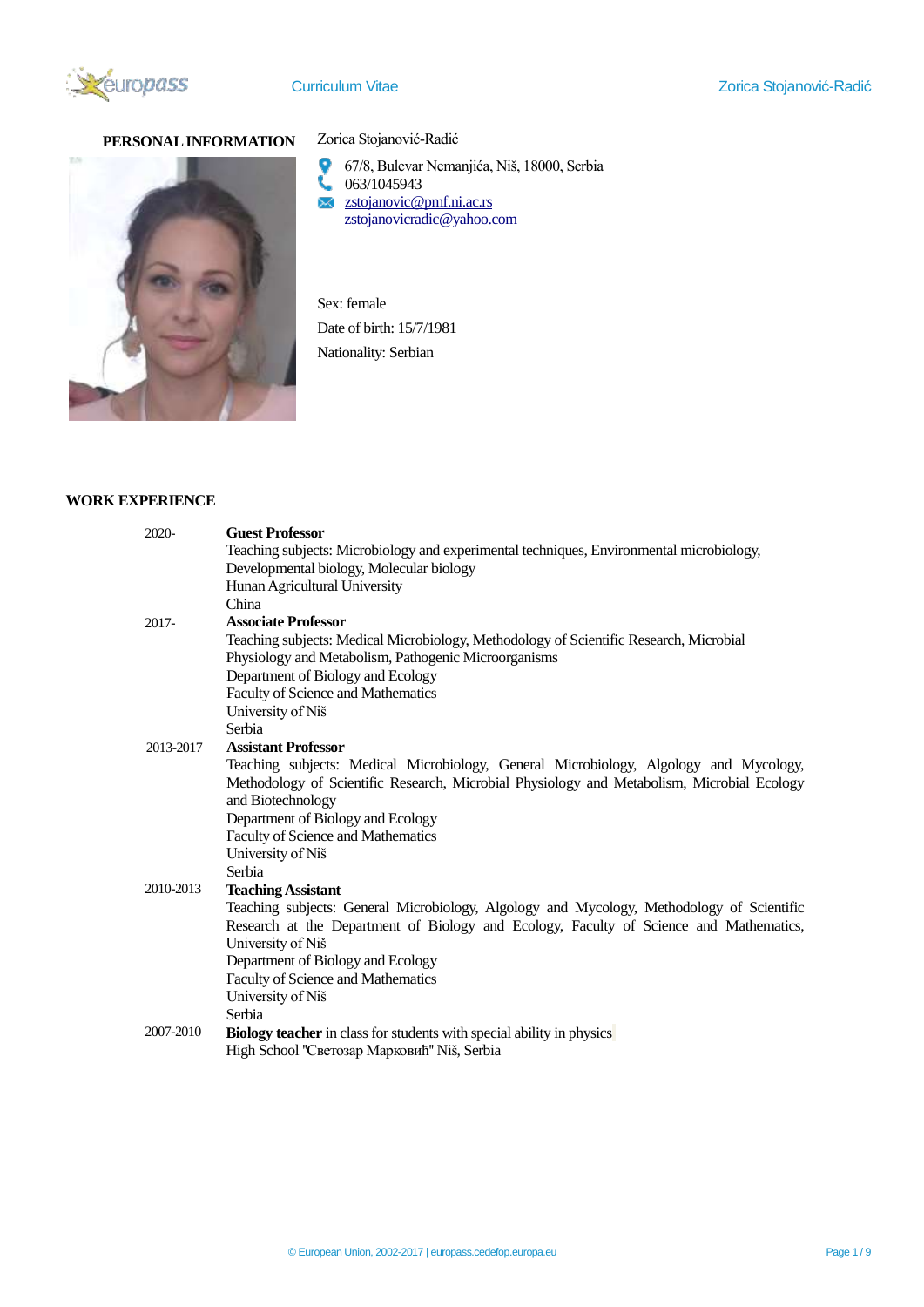

#### 2005-2010 **Teaching Associate**,

Teaching subjects: Morphology and systematics of invertebrates, Animal ecology with zoogeography, Methodology of biology teaching, general microbiology, General animal physiology, Comparative animal physiology, Biochemistry, Algology, mycology and lichenology Department of Biology and Ecology Faculty of Science and Mathematics University of Niš Serbia

## **EDUCATION AND TRAINING**

| 2007-2012 | Ph.D. in Biology (Microbiology), Faculty of Science, University of Kragujevac<br>PhD Research (Dissertation Topic): Biological Activities of the Selected Essential Oils from<br>Asteraceae family and Mechanisms of Their Antimicrobial Action |
|-----------|-------------------------------------------------------------------------------------------------------------------------------------------------------------------------------------------------------------------------------------------------|
| 2000-2004 | M.Sc. in Biological Sciences, Faculty of Science and Mathematics, University of Niš                                                                                                                                                             |
| 1996-2000 | Medical High School in Zaječar                                                                                                                                                                                                                  |

## **PERSONAL SKILLS**

| Mother tongue(s)                                                         | serbian                                                                                                                                                                                                                                                                                                                                                                                                                                                                                                                                                                                                                                                                                                                                                                                                         |                |                    |                   |                |  |
|--------------------------------------------------------------------------|-----------------------------------------------------------------------------------------------------------------------------------------------------------------------------------------------------------------------------------------------------------------------------------------------------------------------------------------------------------------------------------------------------------------------------------------------------------------------------------------------------------------------------------------------------------------------------------------------------------------------------------------------------------------------------------------------------------------------------------------------------------------------------------------------------------------|----------------|--------------------|-------------------|----------------|--|
| Other language(s)                                                        | <b>UNDERSTANDING</b>                                                                                                                                                                                                                                                                                                                                                                                                                                                                                                                                                                                                                                                                                                                                                                                            |                | <b>SPEAKING</b>    |                   | <b>WRITING</b> |  |
|                                                                          | Listening                                                                                                                                                                                                                                                                                                                                                                                                                                                                                                                                                                                                                                                                                                                                                                                                       | Reading        | Spoken interaction | Spoken production |                |  |
| English                                                                  | C <sub>2</sub>                                                                                                                                                                                                                                                                                                                                                                                                                                                                                                                                                                                                                                                                                                                                                                                                  | C <sub>2</sub> | C <sub>2</sub>     | C <sub>2</sub>    | C <sub>2</sub> |  |
| <b>ADDITIONAL SKILLS,</b><br><b>COMPETENCES AND</b><br><b>ACTIVITIES</b> | Editor of the journal "Biologica Nyssana", published by Department of Biology and Ecology,<br>Faculty of Science and Mathematics, University of Niš<br>Member of the Accreditation Commission at the Department of Biology and Ecology, Faculty of<br>$\bullet$<br>Science and Mathematics, University of Niš. Responsibility in this Commission was preparing<br>the documentation and curriculums of all subjects for the first accreditation of the current PhD<br>studies in biology.<br>Participant of the project financed by Ministry of Education, Science and Technology, Serbia<br>$\bullet$<br>$(1/2011 -$ present – researcher, project administrator): Combinatorial libraries of heterogeneous<br>catalysts, natural products, modified natural products and their analogues: way to biologically |                |                    |                   |                |  |

- active agents (Project leader: prof. dr. Niko Radulović) Reviewer of many scientific papers (Journals at the SCI list of publications)
- Participated in the organization and realization of the Symposium on flora of the Southeast Serbia and Neighbouring Regions (2010, 2013, 2016, 2019);
- Participated at the Festival of Science "Nauk nije bauk", Niš, 2010, 2011, 2012, 2013;
- Realization of 25 MSc Theses as a mentor
- Current mentor of five PhD theses
- Invited speaker at CPhl Worldwide 2019 (05-07. 11.2019.), Natural Extracts Stage, Frankfurt, **Germany**
- Certificate in EMI (English as a medium of instruction) course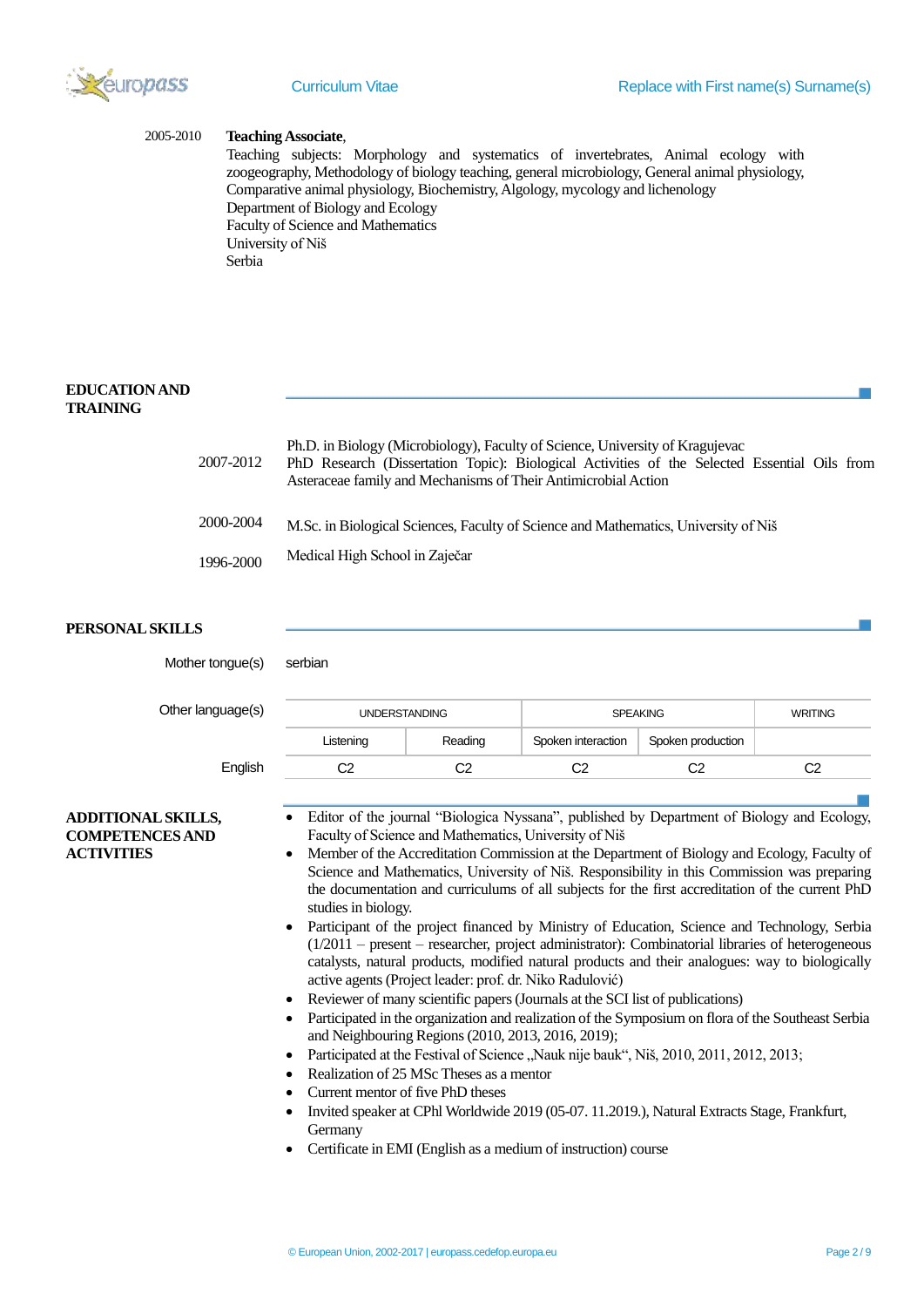

**JOB-RELATED AND DIGITAL SKILLS**

Research experience:

- Working with cell cultures *in vitro* (toxicology of natural and/or synthetic compounds; biology and ecology of microorganisms).
- Antimicrobial activity of different plant secondary metabolites (PSM)
- Antifungal activity of PSM
- Isolation of the active principles of PSM
- Mechanism of selected PSM on bacterial membranes
- Anti-virulence mechanisms of antimicrobial action
- Bacterial biofilms (genera *Pseudomonas*, *Staphylococcus*, *Escherichia*, *Candida*) and their susceptibility to selected PSM and synthesized/isolated individual compounds
- Food pathogens and PSM as potential food spoilage preventing ingredients (*Bacillus cereus, Listeria monocytogenes, Salmonella enterica..*)
- Mode of antimicrobial/antifungal action

Digital skills:

- Good computer expertise with MS Office tools (Word, Excel, Power Point, etc.)
- Good command of web research tools (SciFinder, Scopus)
- Good command in biology related statistical programs (XLSTAT plug in for Excell, GraphPad Prism)

Driving licence B

# *List of publications*

#### **Publications in international SCI-journals with peer review:**

- 1. Mihajlov-Krstev T., Radnović D., Kitić D., **Stojanović-Radić Z**., Zlatković B. 2009. Antimicrobial activity of *Satureja hortensis* L. essential oil against pathogenic microbial strains. *Biotechnology & Biotechnological equipment*. 23(4): 1492-1496.
- 2. Radulović, Niko S., Dekić, Milan S., **Stojanović-Radić, Zorica Z.**, Palić, Radosav M. 2009. Volatile constituents of *Erodium cicutarium* (L.) L' Herit. (Geraniaceae). *Central European Journal of Biology*, 4(3): 404-410.
- 3. Radulović N., Denić M., **Stojanović-Radić Z**. 2010. Antimicrobial phenolic abietane diterpene from *Lycopus europaeus* L. (Lamiaceae). *Bioorganic & Medicinal chemistry letters,* 20(17): 4988-4991Radulović N., Dekić M., **Stojanović-Radić Z**., Zoranić S. 2010. *Geranium macrorrhizum* L. (Geraniaceae) essential oil: A potent agent against *Bacillus subtilis*. *Chemistry & Biodiversity*, 7(11): 2783-2800Dimitrijević, D., **Stojanović-Radić, Z**., Stanković, M., Ranđelović, V., Lakušić, D. 2010. Antimicrobial activity, total phenol and flavonoid contents of *Jovibarba heuffelii* (Schott.) A Löve & D. Löve extracts. *Biotechnology & Biotechnological Equipment*, 2010, Special Edition (24): 465- 468.
- 6. **Stojanović-Radić Z**., Čomić Lj., Radulović N., Dekić M., Randjelović V., Stefanović O. 2010. Chemical composition and antimicrobial activity of *Erodium* species: *E. ciconium* L., *E. cicutarium* L. and *E. absinthioides* Willd. (Geraniaceae). *Chemical papers*, 64(3): 368-377.
- 7. Radulović N., Dekić M., **Stojanović-Radić Z.** 2011. A new antimicrobial glucosinolate autolysis product, 4 isothiocyanatobutanoic acid, from the diffuse wallflower (*Erysimum diffusum*): Methyl 4-isothiocyanatobutanoate, a long unrecognized artifact of the isolation procedure? *Food chemistry*, 129(1): 125-130
- 8. Radulović N., Djordjević N., **Stojanović-Radić Z**. 2011.Volatiles of the Balkan endemic *Daucus guttatus* ssp *zahariadii* and cultivated and wild-growing *D. carota* - A comparison study*. Food chemistry*, 125(1): 35-43.
- 9. Radulović N., Dekić M., **Stojanović-Radić Z**., Palić R. 2011. Chemical composition and antimicrobial activity of the essential oils of *Geranium columbinum* L. and *G. lucidum* L. (Geraniaceae). *Turkish journal of chemistry*, 35(3): 499- 512.
- 10. Radulović N., Dekić M., **Stojanović-Radić Z**. 2011. Chemical composition and antimicrobial activity of the volatile oils of *Geranium sanguineum* L. and *G*. *robertianum* L. (Geraniaceae), *Medicinal Chemistry Research*, 21(5): 601-615.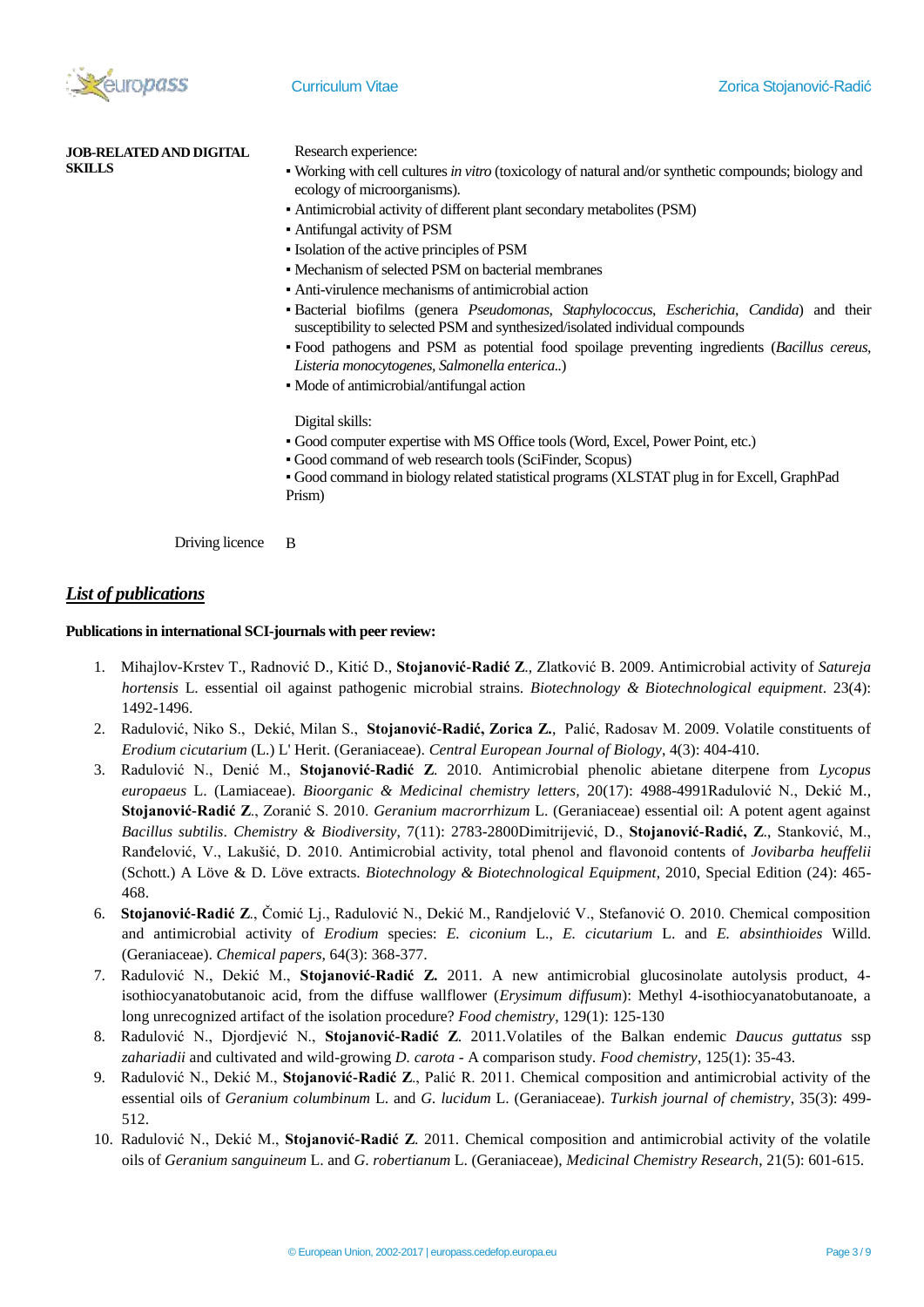

- 11. Dekić V., Radulović N., Vukićević R., Dekić B., **Stojanović-Radić Z**., Palić R. 2011. Influence of the aryl substituent identity in 4-arylamino-3-nitrocoumarins on their antimicrobial activity. *African Journal of Pharmacy and Pharmacolog*y, 5(3): 371-375.
- 12. Radulović N., Dekić M., Ranđelović P., Stojanović, N., Zarubica, A., **Stojanović-Radić Z**. 2012. Toxic essential oils: Anxiolytic, antinociceptive and antimicrobial properties of the yarrow *Achillea umbellata* Sibth. et Sm. (Asteraceae) volatiles. *Food and Chemical Toxicology*, 50(6): 2016-2026.
- 13. **Stojanović-Radić Z.,** Čomić Lj., Radulović N., Blagojević P., Miltojević A., Denić M., Rajković J., Mihajilov-Krstev T. 2012. Antistaphylococcal activity of *Inula helenium* L. root essential oil: eudesmane sesquiterpene lactones induce cell membrane damage. *European Journal of Clinical Microbiology and Infectious Diseases*, 31(6): 1015-1025.
- 14. 89: 2165–2185.
- 15. **Stojanović-Radić Z.,** Čomić Lj., Radulović N., Blagojević P., Miltojević A., Mihajilov-Krstev T., Rajković, J. 2012. Commercial Carlinae radix herbal drug: Botanical identity, chemical composition and antimicrobial properties. *Pharmaceutical Biology*, 50(8): 933-940.
- 16. Radulović N., Dekić M., **Stojanović-Radić Z**. 2012. Antimicrobial volatile glucosinolate autolysis products from *Hornungia petraea* (L.) Rchb. (Brassicaceae). *Phytochemistry letters*, 5(2): 351-357.
- 17. Dimitrijević D., Stanković M., Stojanović-Radić Z., Ranđelović R., Lakušić D. 2012. Antioxidant and antimicrobial activity of different extracts from leaves and roots of *Jovibarba heuffelii* (Schott.) A. Löve and D. Löve. *Journal of Medicinal Plants Research*, 6(33): 4804-4810.
- 18. Radulović N.S., Stojković M.B., Mitić S.S., Randjelović P.J., Ilić I.R., Stojanović N.M., Stojanović-Radić Z.Z. 2012. Exploitation of the antioxidant potential of *Geranium macrorrhizum* (Geraniaceae): hepatoprotective and antimicrobial activities. *Natural Product Communications*, 7(12):1609-14.
- 19. Radulović, N., Blagojević, P., **Stojanović-Radić, Z**., Stojanović, N. 2013. Antimicrobial Plant Metabolites: Structural Diversity and Mechanism of Action. *Current Medicinal Chemistry*, 20(7): 932-952.
- 20. Radulović, N., Mladenović, M., Blagojević, P., **Stojanović-Radić, Z**., Ilić-Tomić, T., Senerović, L., Nikodinović-Runić, J. 2013. Toxic essential oils. Part III: Identification and biological activity of new allylmethoxyphenyl esters from a Chamomile species (*Anthemis segetalis* Ten.). *Food and Chemical Toxicology*, 62: 554–565.
- 21. Radulović, N., Ranđelović, P., Stojanović, N., Blagojević, P., **Stojanović-Radić, Z.,** Ilić, I., Đorđević, V. 2013. Toxic essential oils. Part II: Chemical, toxicological, pharmacological and microbiological profiles of *Artemisia annua* L. volatiles. *Food and Chemical Toxicology*, 58:37-49.
- 22. Radulović, N., Denić, M., **Stojanović-Radić, Z.** 2014. Synthesis of Small Combinatorial Libraries of Natural Products: Identification and Quantification of New Long-chain 3-Methyl-2-alkanones from the Root Essential Oil of *Inula helenium* L. (Asteraceae). *Phytochemical Analysis*, 25(1): 75-80.
- 23. Šarac Z., Matejić J.S., **Stojanović-Radić Z.Z.**, Veselinović J.B., Džamić A.M., Bojović S., Marin P.D. 2014. Biological activity of *Pinus nigra* terpenes - Evaluation of FtsZ inhibition by selected compounds as contribution to their antimicrobial activity. *Computers in Biology and Medicine*, 54:72-78.
- 24. Radulović N.S., Mladenović M.Z., **Stojanović-Radić Z.Z.** 2014. Synthesis of small libraries of natural products: New esters of long-chain alcohols from the essential oil of *Scandix pecten-veneris* L. (Apiaceae), *Flavour & Fragrance Journal*, 29: 255–266.
- 25. Radulović, N. S., Zlatković, D., Dekić, M., **Stojanović-Radić, Z.** 2014. Further Antibacterial *Geranium macrorrhizum* L. Metabolites and Synthesis of Epoxygermacrones*. Chemistry & Biodiversity*, 11: 542–550.
- 26. Radulović, N., Mladenović, M., **Stojanović-Radić, Z**., Bogdanović, G., Stevanović, D., Vukićević R. 2014. Synthesis, characterization, and antimicrobial evaluation of a small library of ferrocene-containing acetoacetates and phenyl analogs: the discovery of a potent anticandidal agent. *Molecular Diversity*, 18(3):497-510.
- 27. Mihajilov-Krstev T., Radnović D., Kitić D., Jovanović V., Mitić V., **Stojanović-Radić Z.,** Zlatković B. 2014. Chemical composition, antimicrobial, antioxidative and anticholinesterase activity of *Satureja Montana* L. ssp *montana* essential oil. *Central European Journal of Biology*, 9(7):668-677.
- 28. Bugarčić Z.M., Divac V.M., Kostić M.D., Janković N.Ž., Heinemann F.W., Radulović N.S., **Stojanović-Radić Z.Z.** 2015. Synthesis, crystal and solution structures and antimicrobial screening of palladium(II) complexes with 2- (phenylselanylmethyl)oxolane and 2-(phenylselanylmethyl)oxane as ligands. *Journal of Inorganic Biochemistry*, 143:9- 19. DOI: 10.1016/j.jinorgbio.2014.11.002
- 29. Henderson G., Cox F., Ganesh S., Jonker A., Young W., Global Rumen Cenzus Collaborators (..**Stojanović-Radić Z**...), Janssen P.H. 2015. Rumen Microbial Community composition varies with diet and host, but a core microbiome is found across a wide geographical range. *Scientific Reports*, 5: 14567.
- 30. Dekić M.S., Radulović N.S., Ranđelović V.N., **Stojanović-Radić Z.Z**., Veljković B.P. 2015. Essential Oils and Diethyl Ether Extracts of Serbian *Xeranthemum cylindraceum* and *X. annum*: Chemical Composition, Antimicrobial Activity, and Chemotaxonomic Implications. *Chemistry & Biodiversity*, 12: 1378–1397.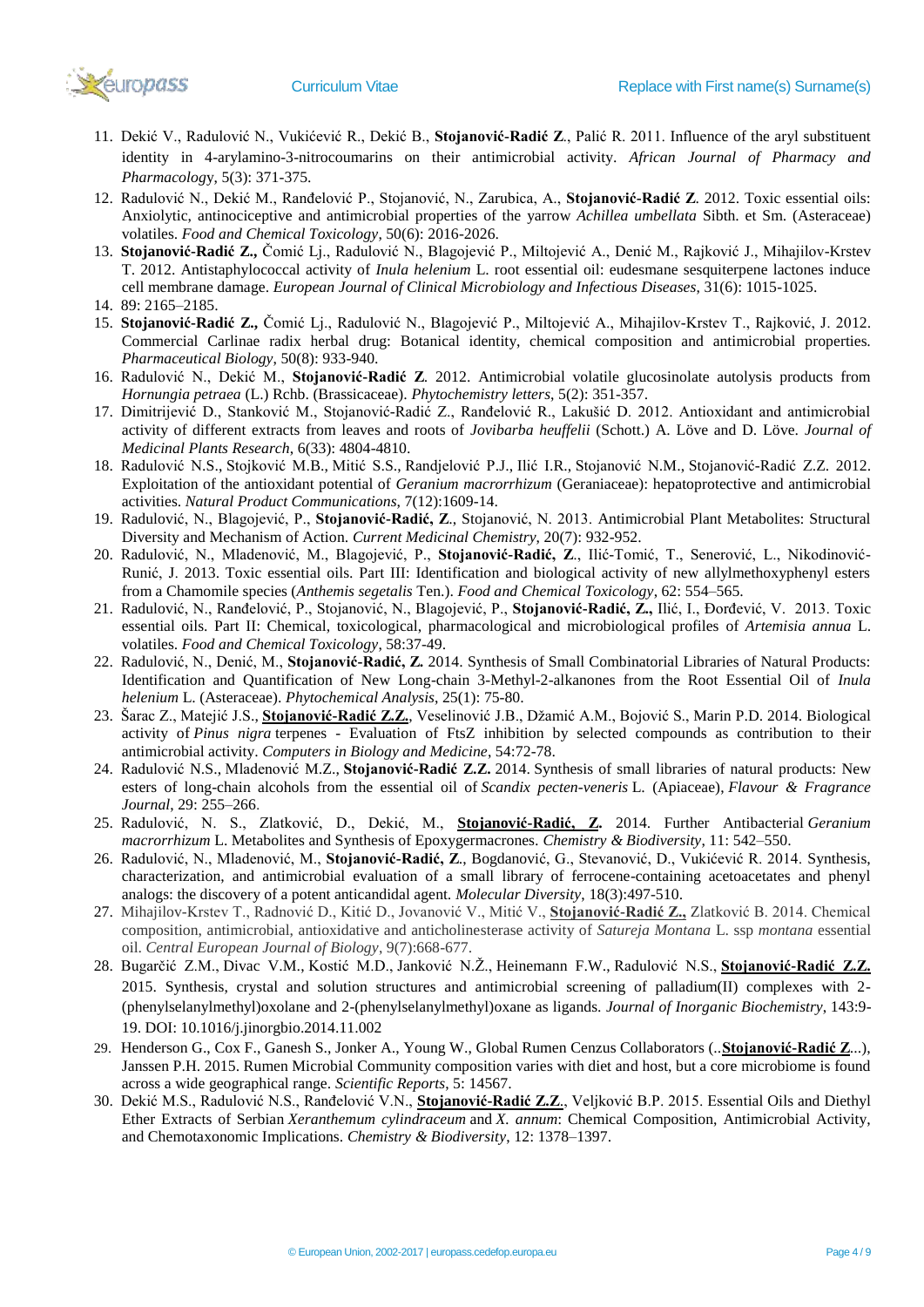

- 31. Radulović N., **Stojanović-Radić Z.,** Stojanović P., Stojanović N., Dekić V., Dekić B. 2015. A small library of 4- (alkylamino)-3-nitrocoumarin derivatives with potent antimicrobial activity against gastrointestinal pathogens. *Journal of the Serbian Chemical Society*, 80(3): 315-327.
- 32. Sharifi-Rad J., Mnayer D., Tabanelli G., **Stojanović-Radić Z.Z.**, Sharifi-Rad M., Yousaf Z., Vallone L., Setzer W.N., Iriti M. 2016. Plants of the genus *Allium* as antibacterial agents: From tradition to pharmacy. *Cellular and Molecular Biology*, 62(9):57-68.
- 33. **Stojanović-Radić Z.Z.**, Pejčić M., Stojanović N., Sharifi-Rad J., Stanković N. 2016. Potential of *Ocimum basilicum* L. and *Salvia officinalis* L. essential oils against biofilms of *Pseudomonas aeruginosa* clinical isolates. *Cellular and Molecular Biology*, 62(9):27-33.
- 34. Stojanović P., Stojanović N., **Stojanović-Radić Z.Z.,** Arsić Arsenijević V., Otašević S., Randjelović P., RAdulović N. 2017. Surveillance and characterization of Candida bloodstream infections in a Serbian tertiary care hospital. *The Journal of Infection in Developing Countries* 10(06): 643-656.
- 35. Stanković M.S., **Stojanović-Radić Z.Z.**, Blanco-Salas J., Vázquez-Pardo F.M., Ruiz-Téllez T. 2017. Screening of selected species from Spanish flora as a source of bioactive substances, *Industrial Crops and Products*, 95:493-501. DOI: 10.1016/j.indcrop.2016.09.070
- 36. Dekić M.S., Radulović N.S., Stojanović N.M., Randjelović P.J., **Stojanović-Radić Z.Z.**, Najman S., Stojanović S. 2017. Spasmolytic, antimicrobial and cytotoxic activities of 5-phenylpentyl isothiocyanate, a new glucosinolate autolysis product from horseradish (*Armoracia rusticana* P. Gaertn., B. Mey. & Scherb., Brassicaceae). *Food Chemistry*, 232(1): 329-339. DOI: 10.1016/j.foodchem.2017.03.150.
- 37. Radulović N., Genčić M., Stojanović N., Randjelović P., **Stojanović-Radić Z.Z.,** Stojiljković N. 2017. Toxic essential oils. Part V: Behaviour modulating and toxic properties of thujones and thujone-containing essential oils of *Salvia officinalis* L., *Artemisia absinthium* L., *Thuja occidentalis* L. and *Tanacetum vulgare* L. *Food and Chemical Toxicology*, 105:355-369.
- 38. Mitić, Z.S., Jovanović, B., Jovanović, S.Č., Mihajilov-Krstev, T., **Stojanović-Radić, Z.Z**., Cvetković, V.J., Mitrović, T.L., Marin, P.D., Zlatković, B.K., Stojanović, G.S. 2018. Comparative study of the essential oils of four Pinus species: Chemical composition, antimicrobial and insect larvicidal activity. *Industrial Crops and Products,* 111: 55-62.
- 39. Radulović, N.S., Stojanović, N.M., Glišić, B., Randjelović, P.J., **Stojanović-Radić, Z.Z.**, Mitić, K. V., Nikolić, M.G., Djuran, M.I. 2018. Water-soluble gold(III) complexes with N-donor ligands as potential immunomodulatory and antibiofilm agents. *Polyhedron*, 141: 164–180.
- 40. Stojanović P., Kocić B., Stojanović N., Radulović N., **Stojanović-Radić Z.,** Stanković-Đorđević, D. Communityacquired *Clostridium difficile* infection in Serbian pediatric population. *European Journal of Clinical Microbiology and Infectious Diseases,* 37: 1061–1069.
- 41. **Stojanović-Radić, Z**., Pejčić, M., Joković, N., Jokanović, M., Ivić, M., Šojić, B., Škaljac, S., Stojanović, P., Mihajilov-Krstev, T. 2018. Inhibition of *Salmonella* Enteritidis growth and storage stability in chicken meat treated with basil and rosemary essential oils alone or in combination. *Food Control,* 90: 332–343.
- 42. Matejić, J.S., **Stojanović-Radić, Z.Z**., Ristić, M.S., Veselinović, J.B., Zlatković, B.K., Marin, P.D., Džamić, A.M. 2018. Chemical characterization, in vitro biological activity of essential oils and extracts of three Eryngium L. species and molecular docking of selected major compounds. *Journal of Food Science and Technology,* 55: 2910-2925.
- 43. Salehi, B., Valussi, M., Jugran, A.K., Martorell, M., Ramírez-Alarcón, K., **Stojanović-Radić, Z.Z**., Antolak, H., Kręgiel, D., Mileski, K.S., Sharifi-Rad, M., et al. *Nepeta* species: From farm to food applications and phytotherapy. *Trends in Food Science and Technology,* 80: 104–122.
- 44. Salehi, B., **Stojanović-Radić, Z**., Matejić, J., Sharopov, F., Antolak, H., Kręgiel, D., Sen, S., Sharifi-Rad, M., Acharya, K., Sharifi-Rad, R., et al. Plants of genus Mentha: From farm to food factory. *Plants* 2018, *7*.
- 45. Ristić, M.N., Radulović, N.S., Dekić, B.R., Dekić, V.S., Ristić, N.R., **Stojanović-Radić, Z**. 2019. Synthesis and Spectral Characterization of Asymmetric Azines Containing a Coumarin Moiety: The Discovery of New Antimicrobial and Antioxidant Agents. *Chemistry and Biodiversity,* 16: e1800486.
- 46. Salehi, B., **Stojanović-Radić, Z.,** Matejić, J., Sharifi-Rad, M., Anil Kumar, N. V., Martins, N., Sharifi-Rad, J. 2019. The therapeutic potential of curcumin: A review of clinical trials. *European Journal of Medicinal Chemistry*, 163: 527– 545.
- 47. [Stojanovic-Radic,](https://kobson.nb.rs/nauka_u_srbiji.132.html?autor=Stojanovic-Radic%20Zorica%20Z) Z., [Pejcic,](https://kobson.nb.rs/nauka_u_srbiji.132.html?autor=Stojanovic-Radic%20Zorica%20Z) M., [Dimitrijevic,](https://kobson.nb.rs/nauka_u_srbiji.132.html?autor=Dimitrijevic%20Marina) M., [Aleksic,](https://kobson.nb.rs/nauka_u_srbiji.132.html?autor=Aleksic%20Ana) A., Kumar, N.A., [Salehi,](https://kobson.nb.rs/nauka_u_srbiji.132.html?autor=Salehi%20Bahare) B., Cho, [W.C.,](https://kobson.nb.rs/nauka_u_srbiji.132.html?autor=Salehi%20Bahare) Sharifi-Rad, J. 2019. Piperine-A major principle of black pepper: A review of its bioactivity and studies. *Applied Sciences-Basel*. 9(20).
- 48. Salehi B., Heravi R.E., Eydian Z., Stojanovic-Radić Z., Martorell M., Iriti M., Sharifi-Rad J. 2020. Herbal remedies as alternative to conventional therapies for the treatment of pediatric infectious diseases. *Cellular and Molecular Biology*, 66 (4): 45-53.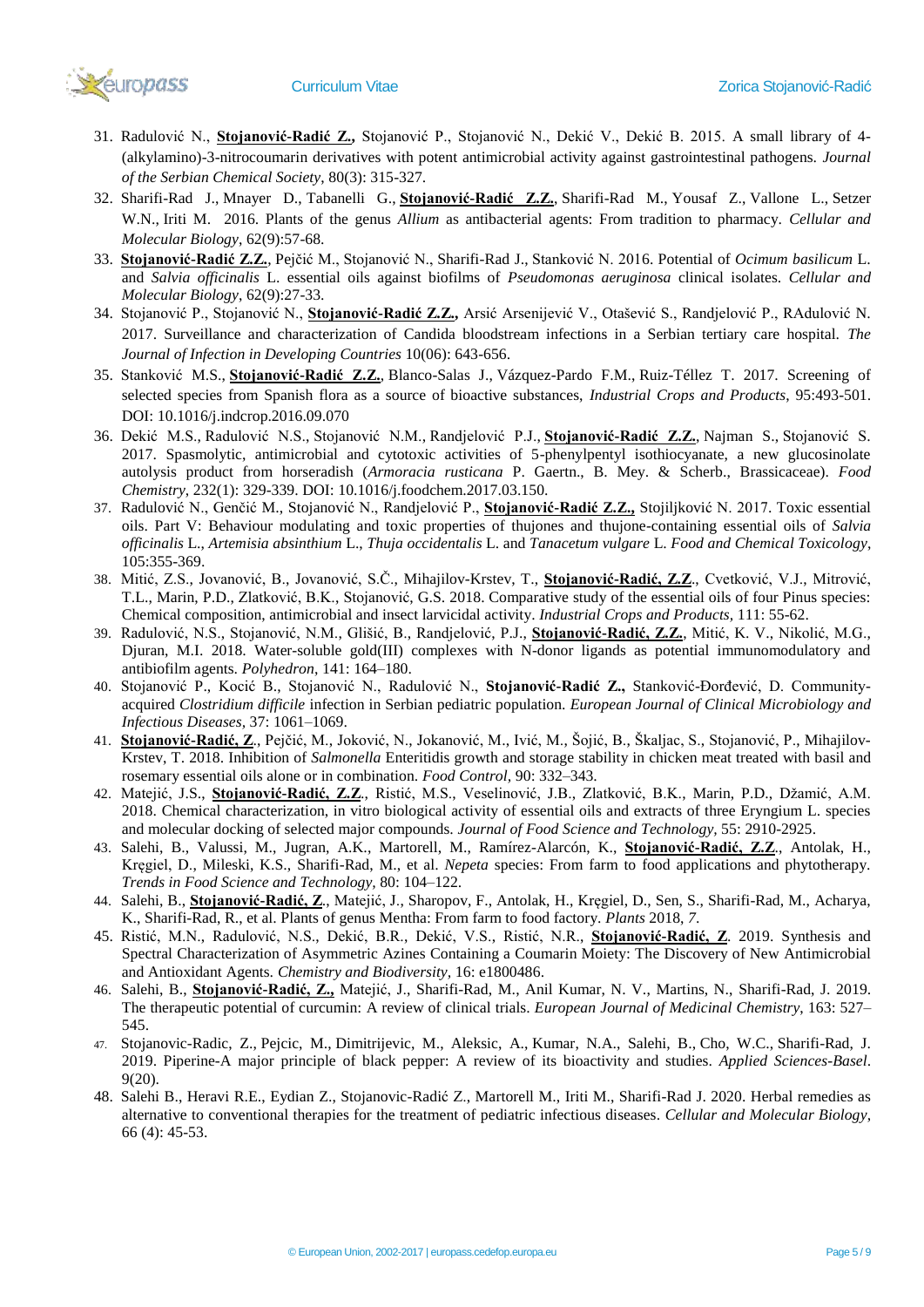

- 49. Pejčić M., Stojanović-Radić Z., Genčić M., Dimitrijević M., Radulović N. 2020. Anti-virulence potential of basil and sage essential oils: Inhibition of biofilm formation, motility and pyocyanin production of *Pseudomonas aeruginosa* isolates, Food and Chemical Toxicology, 141: 111431.
- 50. Salehi B., Dimitrijevic M. Aleksic A., Neffe-Skocinska K., Zielinska D., Kolozyn-Krajewska D., Sharifi-Rad J., **Stojanovic-Radic Z.Z.,** Prabu S., Milton Rodrigues C.F., Martins N. 2020. Human microbiome and homeostasis: insights into the key role of prebiotics, probiotics, and symbiotics. Critical Reviews in Food Science and Nutrition, DOI 10.1080/10408398.2020.1760202.
- 51. Stojanovic-Radic Z.Z., Dimitrijevic M., Gencic M.S., Pejcic M., Radulovic N.S. 2020. Anticandidal activity of *Inula helenium* root essential oil: Synergistic potential, anti-virulence efficacy and mechanism of action. *Industrial Crops and Products*, 149: 112373.
- 52. Salehi B., Del Prado-Audelo M.L., Cortes H., Leyva-Gomez G., Stojanovic-Radic Z.Z., Singh Y.D., Patra Jayanta K., Das G., Martins N., Martorell M., Sharifi-Rad M., Cho W.C., Sharifi-Rad J. 2020. Therapeutic Applications of Curcumin Nanomedicine Formulations in Cardiovascular Diseases. *Journal of Clinical Medicine*, 9(3): 10.3390/jcm9030746.
- 53. Stojanovic-Radic Z.Z., Pejcic M., Dimitrijevic M., Aleksic A., Kumar N.A.V., Salehi B., Cho W.C., Sharifi-Rad J. 2019. Piperine-A Major Principle of Black Pepper: A Review of Its Bioactivity and Studies. *Applied Sciences-Basel*, 9(20): 10.3390/app9204270.
- 54. Mitic Z.S., Jovanovic B., Jovanovic S.C., Stojanovic-Radic Z.Z., Mihajilov-Krstev T.M., Jovanovic N.M., Nikolic B.M., Marin P.D., Zlatkovic B.K., Stojanovic G.S. 2019. Essential oils of *Pinus halepensis* and *P. heldreichii*: Chemical composition, antimicrobial and insect larvicidal activity. *Industrial Crops and Products*, 140:111702.
- 55. Madic V.P., Stojanovic-Radic Z.Z., Juskovic M., Jugovic D., Zabar-Popovic A., Vasiljevic P.J. 2019. Genotoxic and antigenotoxic potential of herbal mixture and five medicinal plants used in ethnopharmacology. *European Journal of Medicinal Chemistry*, 163: 527-545.

**International and national conferences:**

- 1. Pejčić M., **Stojanović-Radić Z.,** Stojanović N., Stanković N., Radulović N.S. Antibiofilm potential of *Ocimum basilicum* and *Salvia officinalis* commercial essential oils. Book of abstracts, 12<sup>th</sup> Symposium on the Flora of Southeastern Serbia and Neighboring Regions, Kopaonik, Jun 16-19, 2016, str. 89.
- 2. **Stojanović-Radić Z.,** Matejić J., Stojanović J., Džamić A.M., Radulović N.S. Interference of the ordinarily used solvents in the outcome of plant extract's antimicrobial testing. Book of abstracts, 12<sup>th</sup> Symposium on the Flora of Southeastern Serbia and Neighboring Regions, Kopaonik, Jun 16-19, 2016, str. 90.
- 3. Đorđević M., Radulović N.S., Stojanović N., **Stojanović-Radić Z.** Chemical composition of the essential oil of *Heracleum sphondylium* L. (Apiaceae) from the settings of the city of Niš (SE Serbia). Book of abstracts, 12<sup>th</sup> Symposium on the Flora of Southeastern Serbia and Neighboring Regions, Kopaonik, Jun 16-19, 2016, str. 121.
- 4. **Stojanović-Radić Z.**, Pejčić M., Ničić S., Ristić J., Mihajilov-Krstev T. Efficacy of *Ocimum basilicum* L. and *Rosmarinus officinalis* L. essential oils against the growth of *Salmonella enterica* subsp. enteritidis in meat. Book of abstracts, 12<sup>th</sup> Symposium on the Flora of Southeastern Serbia and Neighboring Regions, Kopaonik, Jun 16-19, 2016, str. 123.
- 5. **Stojanović-Radić Z.**, Stanković M.S., Salas J.B., Vázquez F.M., Téllez T.R. Biological activity of *Mentha spicata* L. (Lamiaceae) plant extract. Book of abstracts, 12<sup>th</sup> Symposium on the Flora of Southeastern Serbia and Neighboring Regions, Kopaonik, Jun 16-19, 2016, str. 126.
- 6. Matejić J.S., Džamić A., **Stojanović-Radić Z.**, Zlatković B., Marin P.D. Antimicrobial activity of the essential oil of *Eryngium palmatum* from Serbia. Book of abstracts, 2nd International Conference on Natural Product Utilization: From Plants to Pharmacy Shelf, Plovdiv-Bulgaria, 14-17 October, 2015. PP.130.
- 7. Mihajilov-Krstev T., **Stojanović-Radić Z.**, Čučak D., Jović J., Joković N., Matejić J., Radnović D. A new method for reducing teh risk of salmonellosis by inactivation of *Salmonella enteritidis* on shell egg surface. Final Program and Book of Abstracts, International Symposium: Natural products and Drug Discovery-Future Perspectives, Vienna-Austria, 13-14 November, 2014, PP 26.
- 8. Dekić M.S., Radulović N.S., Randjelović P.J., Stojanović N.M., **Stojanović-Radić Z.Z.** Spasmolytic and antimicrobial activity of 5-phenylpentyl isothiocyanate, a new glucosinolate autolysis product from horseradish

<sup>56.</sup>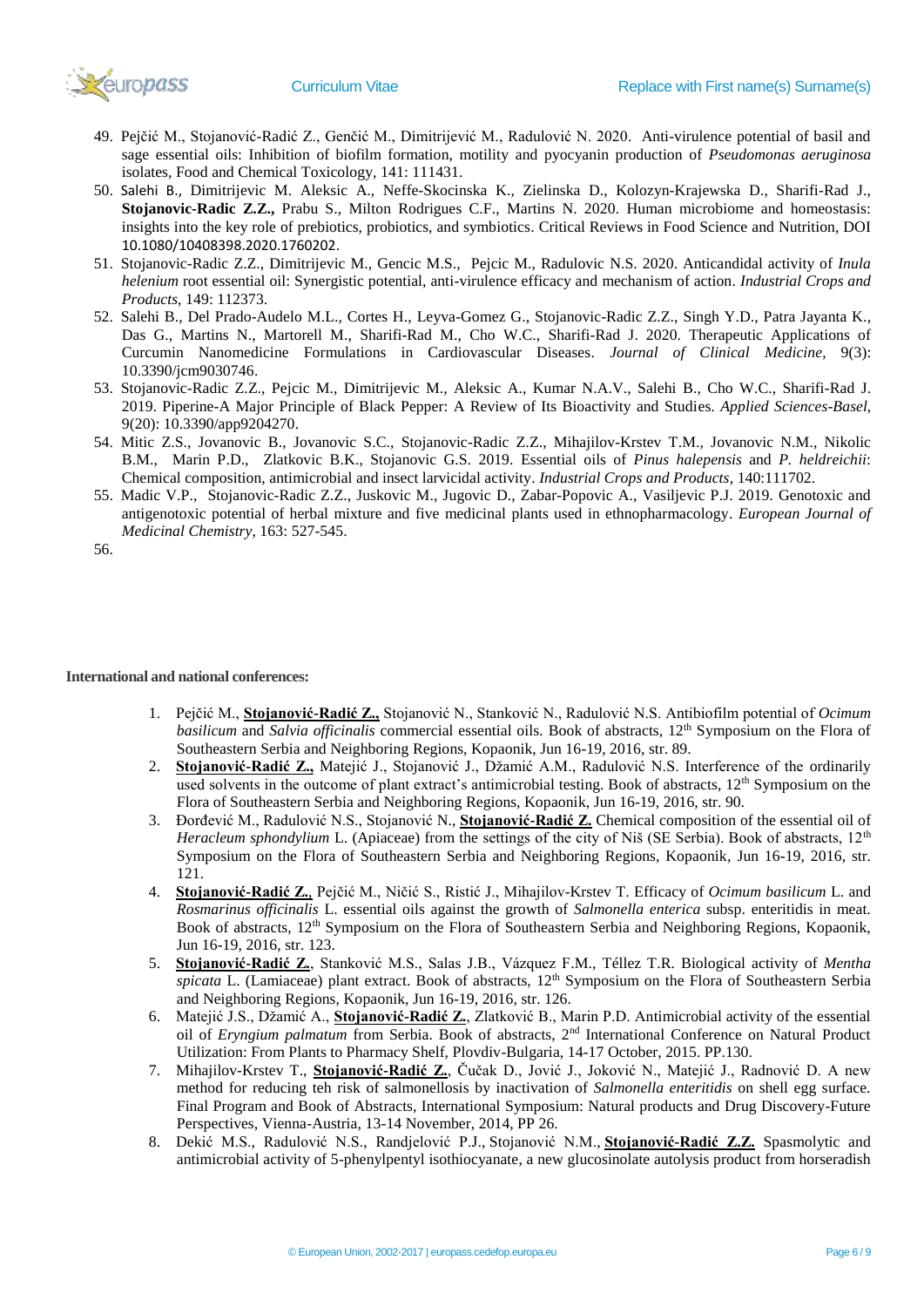

(*Armoracia rusticana* P. Gaertn., B. Mey. & Scherb., Brassicaceae). Natural volatiles & Essential Oils, 45th ISEO Abstracts, Istanbul, 7-10 September, 2014. PP. 121.

- 9. Radulović N.S., Zlatković D., Dekić M., **Stojanović-Radić Z**. 2014. Further Antibacterial *Geranium macrorrhizum* L. essential oil constituents and the Synthesis of Epoxygermacrones*.* Natural volatiles & Essential Oils, 45th ISEO Abstracts, Istanbul, 7-10 September, 2014. PP. 122.
- 10. Blagojević P., Radulović N., Mladenović M., **Stojanović-Radić Z.Z.**, Ilić-Tomić T., Senerović L., Nikodinović-Runić J. Identification and biological activity of allylmetoxyphenyl esters from *Anthemis segetalis* Ten. (Asteraceae) essential oil. Natural volatiles & Essential Oils, 45th ISEO Abstracts, Istanbul, 7-10 September, 2014. PP. 163.
- 11. **Stojanović-Radić Z.Z.**, Radulović N., Živković M. Efficacy of parsley and celery essential oils against the growth of *Bacillus cereus* in commercial chicken soup. Natural volatiles & Essential Oils, 45th ISEO Abstracts, Istanbul, 7-10 September, 2014. PP. 207.
- 12. Radulović N., **Stojanović-Radić Z.Z.**, Stojanović N., Đorđević M. Antimicrobial activity of the essential oil of *Heracleum sphondylium* L. (Apiaceae): synergistic interactions of individual contituents, cell membrane damaging and antibiofim activities. Natural volatiles & Essential Oils, 45th ISEO Abstracts, Istanbul, 7-10 Septembar, 2014. PP. 208.
- 13. Stojanović N.M., Radulović N., Denić M., Randjelović P., **Stojanović-Radić Z.Z.** Toxicity of thujone and thujone containing medicinal plants? The case of *Salvia officinalis*, *Artemisia absinthium*, *Thuja occidentalis* and *Tanacetum vulgare* essential oils. Natural volatiles & Essential Oils, 45th ISEO Abstracts, Istanbul, 7-10 Septembar, 2014. YSL-03.
- 14. Radulović, N., Mladenović, M., **Stojanović-Radić, Z.**, Stevanović, D., Vukićević, R., Sinteza, karakterizacija i antimikrobna aktivnost male biblioteka acetoacetata koji sadrže ferocen i njihovih fenil analoga - novi antikandidalni agensi, 51. Savetovanje srpskog hemijskog društva, Srpsko hemijsko društvo, pp. 91 - 91, ISSN: 978-86-7132-054-2, Srbija, 5. - 7. Jun, 2014.
- 15. Dekić, V., Radulović, N., Stojanović, P., **Stojanović-Radić, Z**., Dekić B., Stojanović, N., Biblioteka 4 alkilamino-3-nitrokumarina sa jakom antimikrobnom aktivnošću protiv gastrointestinalnih patogena, 51. Savetovanje srpskog hemijskog društva, Srpsko hemijsko društvo, pp. 110 - 110, ISSN: 978-86-7132-054-2, udc: , doi: , Srbija, 5. - 7. Jun, 2014.
- 16. Jović J., **Stojanović-Radić Z.**, Zlatković B., Radnović D., Matejić J., Mihajilov-Krstev T. Antimicrobial activity of Absinthii herba essential oils. Book of abstracts,  $11<sup>th</sup>$  Symposium on the Flora of Southeastern Serbia and Neighboring Regions, Kopaonik, Jun 13-16, 2013, str. 94.
- 17. Jović J., Žabar A., Čomić Lj., Mihajilov-Krstev T., **Stojanović-Radić, Z.,** Vasiljević, P. Biological activity of Inulae radix water decoction and extracts. Book of abstracts,  $11<sup>th</sup>$  Symposium on the Flora of Southeastern Serbia and Neighboring Regions, Kopaonik, Jun 13-16, 2013, str. 95.
- 18. Matejić J.S., Stanković N., Ćirić J., Kostić M., Rajković J., **Stojanović-Radić Z.**, Mihajilov-Krstev T., Joković N. Fermentation of meadow honey with probiotic bacteria. Book of Abstracts of International Conference on Natural Products Utilization: From Plant to Pharmacy Shelf, Bansko-Bulgaria, 3-6 November, 2013, str.170.
- 19. Dekić, M. Zlatković, D., Radulović, N., Stojanović-Radić, Z. Epoksidi germakrona iz biljne vrste *Geranium macrorrhizum* L: izolovanje, sinteza, spektralna karakterizacija i mikrobiološka aktivnost, 50. Savetovanje Srpskog hemijskog društva, Srpsko hemijsko društvo, pp. 108 - 108, ISSN: 978-86-7132-048-1, Srbija, 14. - 15. Jun, 2012.
- 20. Dekić, M., Radulović, N., **Stojanović-Radić, Z.** Antimicrobial volatile glucosinolate autolysis products from *Hornungia petraea* (L.) Rchb. (Brassicaceae), 43rd International Symposium on Essential Oils, Centro de Biotecnologia Vegetal - Fundação da Faculdade de Ciências de Lisboa, pp. 84 - 84, ISSN: 978-989-20-3188-0, Portugalija, 5. - 8. Septembar, 2012
- 21. **Stojanović-Radić, Zorica,** Z., Matović, Milić, Mihajilov-Krstev, Tatjana: "The contribution of Josif Pančić to protection of biodiversity and to genofond's preservation of Serbian flora", International Scientific Conference "Sustainable use of forest ecosystems, The Challenge of 21<sup>st</sup> Century", Proceedings: 534-537. 8-10 November, 2006. Donji Milanovac, Serbia.
- 22. Mihajilov-Krstev, Tatjana, Matović, Мilić, **Stojanović-Radić, Zorica**, Z.: "Аntimicrobial activity of forest plants to the enviroment", International Scientific Conference "Sustainable use of forest ecosystems, The Challenge of 21st Century", Proceedings: 462- 470. 8-10 November, 2006. Donji Milanovac, Serbia.
- 23. **Stojanović-Radić, Zorica** Z., Nešić, Marija V., Čomić, Ljiljana R., Radulović, Niko S. Biological effects of rosemary essential oil (*Rosmarinus officinalis* L.). Book of abstracts, 10<sup>th</sup> Symposium on the Flora of Southeastern Serbia and Neighbouring Regions, Niš, 2010, 100-101.
- 24. Radulović N., Dekić M., **Stojanović-Radić Z**., Palić R. 2010. *Geranium macrorrhizum* L. (Geraniaceae) essential oil: A potent agent against *Bacillus subtilis*. 41st International Symposium on Essential Oils, Wroclaw, Poland. Book of abstracts, 139.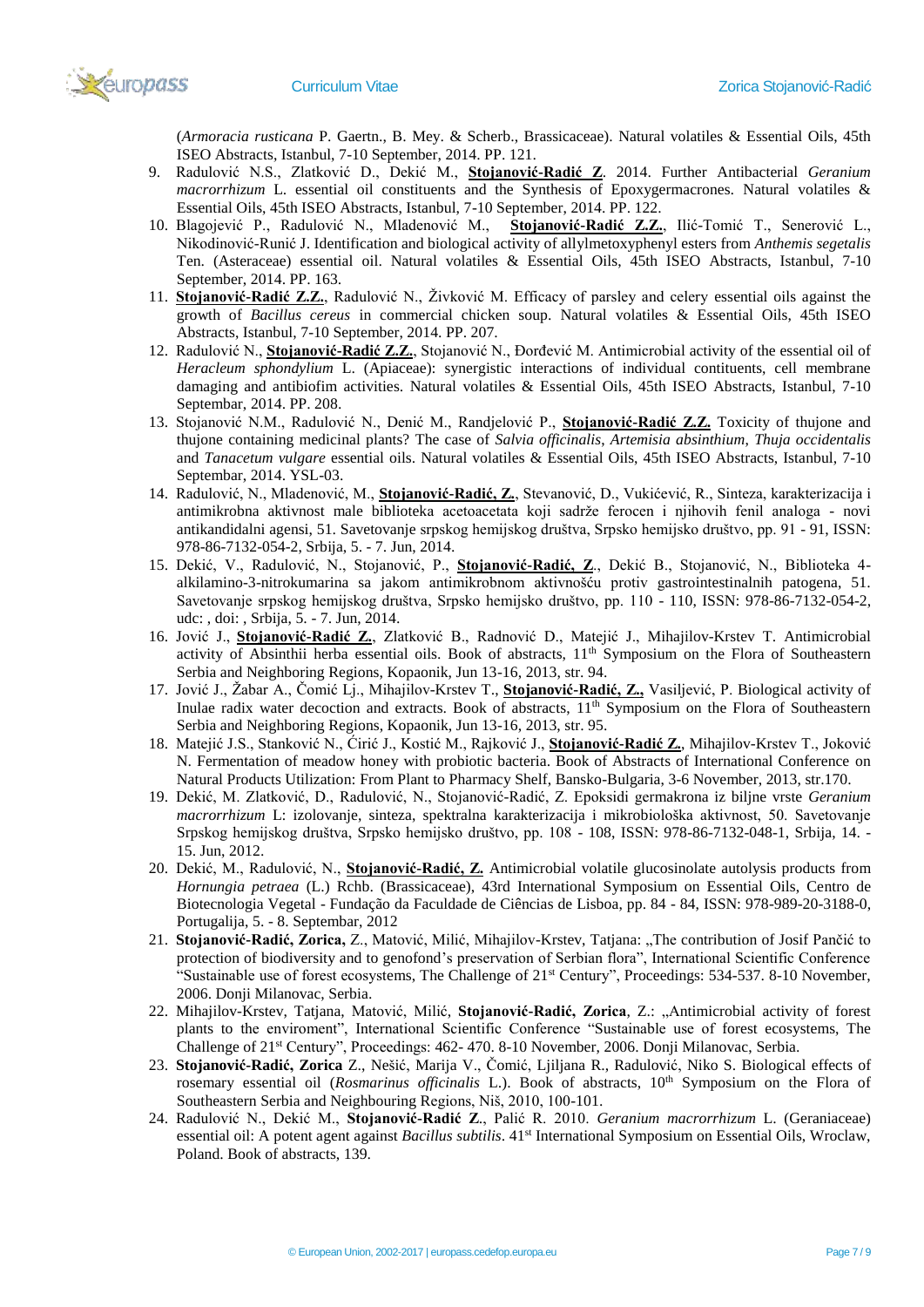

- 25. Dimitrijević D., **Stojanović-Radić Z.,** Stanković M., Ranđrlović V., Lakušić D. 2010. Antimicrobial activity, total phenol and flavonoid contents of *Jovibarba heuffelii* (Schott.) A Löve & D. Löve extracts. Second Balkan Conference on Biology, Plovdiv, Bulgaria. Book of Abstracts, 71.
- 26. Radulović N., Denić M., **Stojanović-Radić Z**. 2011. A new antimicrobial phenolic abietane diterpene from *Lycopus europaeus* L. (Lamiaceae). Book of Abstracts, 49th meeting of the Serbian Chemical Society, Kragujevac, Serbia.

**Other publications (papers in national journals, Editorial work, Chapters in international monographs)**

- 1. **Stojanović-Radić, Zorica** Z., Jakšić, Predrag, Verovnik, Rudi. Survey of target species. In: Prime Butterfly areas in Serbia, Ed. Predrag Jakšić. HabiProt, Beograd, Srbija, 2008.
- 2. **Stojanović-Radić Z**., Nešić M., Čomić Lj., Radulović N. 2010. Antimicrobial activity and cytotoxicity of commercial rosemary oil (*Rosmarinus officinalis* L.). *Biologica Nyssana*. 1(1-2), 83-88.
- 3. **Stojanović-Radić Z.** 2012. Antimicrobial activity of the three commercial drug's essential oils: Chamomillae flos, Calendulae flos and Millefolii herba. *Biologica Nyssana*, 3(2): 69-76.
- 4. Jović J., Mihajilov-Krstev T., Žabar A., **Stojanović-Radić Z**. 2012. Influence of solvent on antimicrobial activity of Carlinae radix essential oil and decoct. *Biologica Nyssana*, 3(2): 61-67.
- 5. **Stojanović-Radić Z.**, Dimitrijević M., Stanković N., Aleksić A., Pejčić M. 2016. Frequency of isolation and antibiotic resistance patterns of bacterial isolates from wound infections. *Biologica Nyssana*, 7(2): 151-158.
- 6. Vladimir Ranđelović, **Zorica Stojanović-Radić**, Eds. 11th Symposium on the Flora of Southeastern Serbia and Neighboring Regions, Book of abstracts, Vlasina, 13-16 June, 2013.
- 7. Vladimir Ranđelović, **Zorica Stojanović-Radić**, Eds. 12<sup>th</sup> Symposium on the Flora of Southeastern Serbia and Neighboring Regions, Book of abstracts, Kopaonik, 16-19 June, 2016. ISBN 978-86-6275-055-61.
- 8. Vladimir Ranđelović, **Zorica Stojanović-Radić**, Eds. 13<sup>th</sup> Symposium on the Flora of Southeastern Serbia and Neighboring Regions, Book of abstracts, Stara planina, 20-23 June, 2019.
- 9. **Stojanović-Radić, Zorica** Z., Jakšić, Predrag, Verovnik, Rudi. Survey of target species. In: Prime Butterfly areas in Serbia, Ed. Predrag Jakšić. HabiProt, Beograd, Srbija, 2008
- 10. **Stojanović-Radić Z.**, Matejić J., Radulović N. 2013. Garlic Essential Oil: Biological Activities and Further Potential. In: *Recent Progress in Medicinal Plants, Vol 36: Essential Oils I*, J.N. Govil, S. Bhattacharya, Eds., Studium Press LLC, Houston, Chapter 12, pp. 289-329. ISBN: 1-933699-96-5.